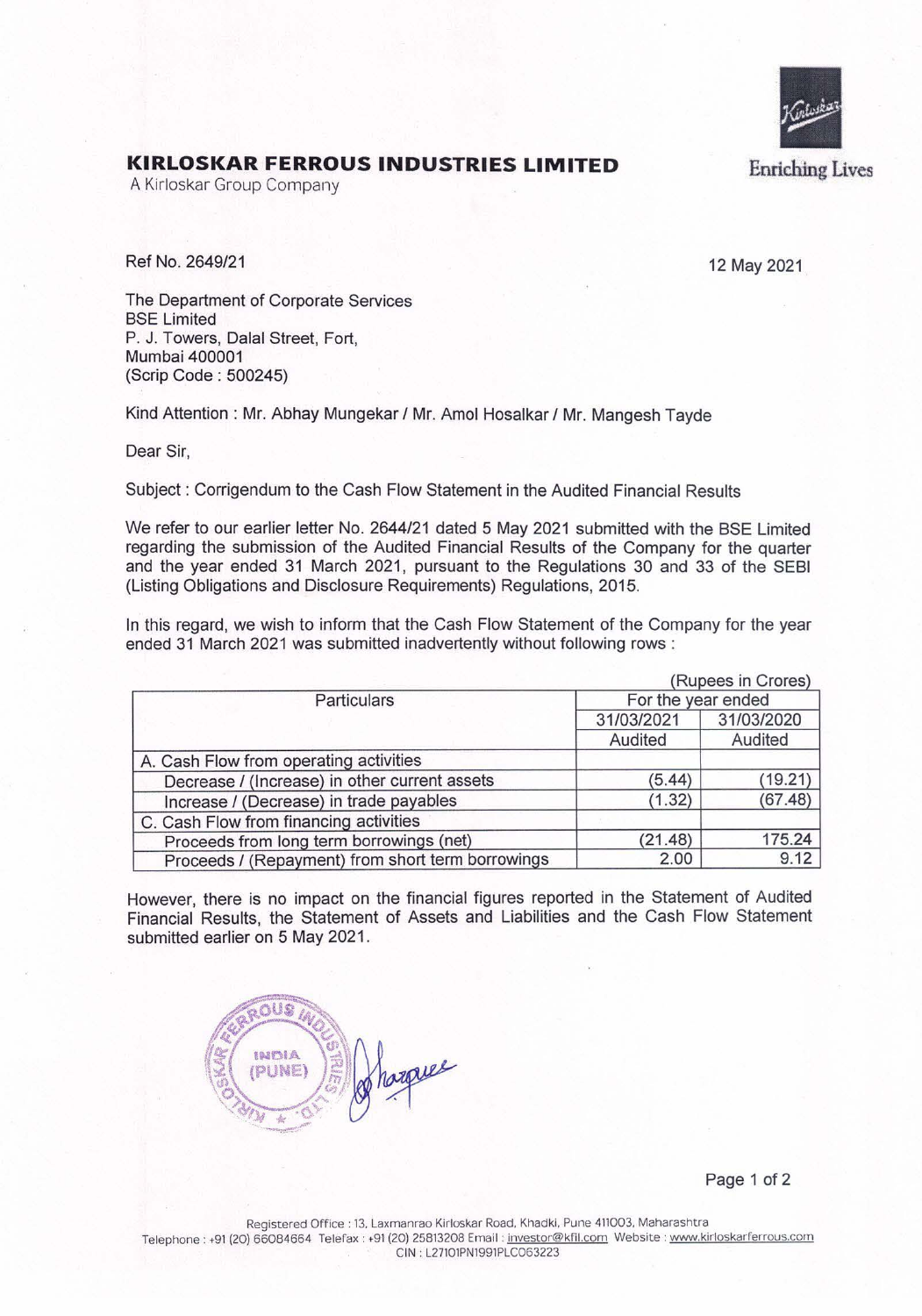

## **KIRLOSKAR FERROUS INDUSTRIES LIMITED**

A Kirloskar Group Company

We are enclosing the Cash Flow Statement for the year ended 31 March 2021 after incorporating missing rows.

You are requested to kindly take the same on record.

We sincerely apologise the inconvenience caused.

Thanking you,

Yours faithfully, For Kirloskar Ferrous Industries Limited

Mayuresh Gharpure Company Secretary

Encl : a/a

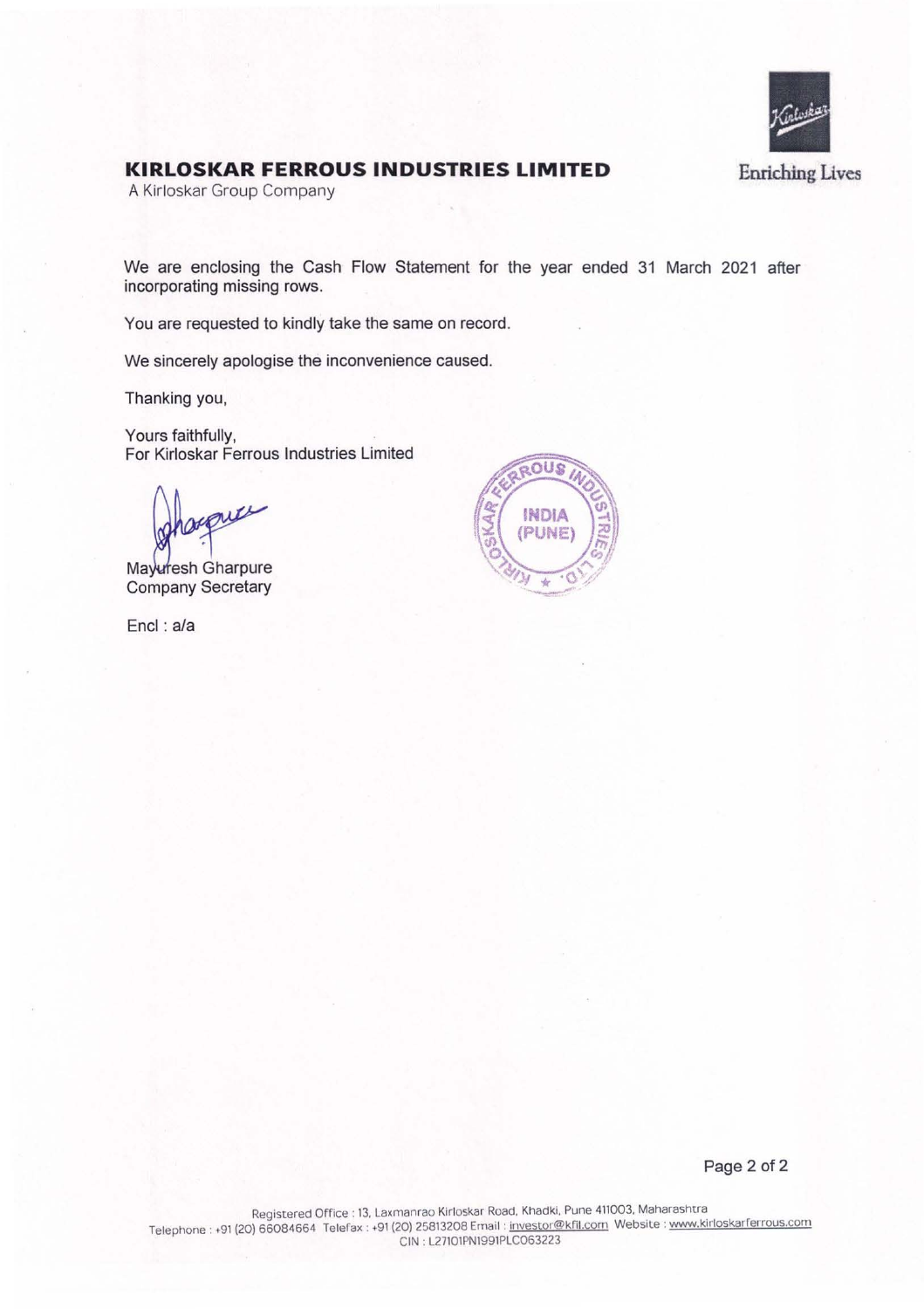| A Kirloskar Group Company                                                                 |                  |                                                                                                                                                                                                                                                                                                                                                                                                                                                                            |  |
|-------------------------------------------------------------------------------------------|------------------|----------------------------------------------------------------------------------------------------------------------------------------------------------------------------------------------------------------------------------------------------------------------------------------------------------------------------------------------------------------------------------------------------------------------------------------------------------------------------|--|
| Registered Office : 13, Laxmanrao Kirloskar Road, Khadki, Pune 411003, Maharashtra, India |                  |                                                                                                                                                                                                                                                                                                                                                                                                                                                                            |  |
| Telephone No: (020) 66084645 Fax No: (020) 25813208                                       |                  |                                                                                                                                                                                                                                                                                                                                                                                                                                                                            |  |
| Email: kfilinvestor@kirloskar.com Website: www.kirloskarferrous.com                       |                  |                                                                                                                                                                                                                                                                                                                                                                                                                                                                            |  |
| CIN: L27101PN1991PLC063223                                                                |                  |                                                                                                                                                                                                                                                                                                                                                                                                                                                                            |  |
| <b>Cash Flow Statement</b>                                                                |                  |                                                                                                                                                                                                                                                                                                                                                                                                                                                                            |  |
|                                                                                           |                  | (Rupees in Crores)                                                                                                                                                                                                                                                                                                                                                                                                                                                         |  |
| <b>Particulars</b>                                                                        |                  | For the year ended                                                                                                                                                                                                                                                                                                                                                                                                                                                         |  |
|                                                                                           | 31/03/2021       | 31/03/2020                                                                                                                                                                                                                                                                                                                                                                                                                                                                 |  |
|                                                                                           | <b>Audited</b>   | <b>Audited</b>                                                                                                                                                                                                                                                                                                                                                                                                                                                             |  |
| A. CASH FLOW FROM OPERATING ACTIVITIES :                                                  |                  |                                                                                                                                                                                                                                                                                                                                                                                                                                                                            |  |
| Net Profit before tax                                                                     | 363.19           | 156.18                                                                                                                                                                                                                                                                                                                                                                                                                                                                     |  |
| Add:                                                                                      |                  |                                                                                                                                                                                                                                                                                                                                                                                                                                                                            |  |
| Depreciation                                                                              | 75.98            | 57.51                                                                                                                                                                                                                                                                                                                                                                                                                                                                      |  |
| (Profit) / Loss on sale of assets                                                         | (0.20)           | 0.72                                                                                                                                                                                                                                                                                                                                                                                                                                                                       |  |
| Provision for doubtful debts                                                              | 2.74             | $\frac{1}{2} \left( \frac{1}{2} \right) \left( \frac{1}{2} \right) \left( \frac{1}{2} \right) \left( \frac{1}{2} \right) \left( \frac{1}{2} \right) \left( \frac{1}{2} \right) \left( \frac{1}{2} \right) \left( \frac{1}{2} \right) \left( \frac{1}{2} \right) \left( \frac{1}{2} \right) \left( \frac{1}{2} \right) \left( \frac{1}{2} \right) \left( \frac{1}{2} \right) \left( \frac{1}{2} \right) \left( \frac{1}{2} \right) \left( \frac{1}{2} \right) \left( \frac$ |  |
| Bad debts written off                                                                     | 0.12             | ۰                                                                                                                                                                                                                                                                                                                                                                                                                                                                          |  |
| Unrealised Foreign exchange (Gain)/Loss                                                   | (5.41)           | 8.84                                                                                                                                                                                                                                                                                                                                                                                                                                                                       |  |
| Employee share-based payment expense                                                      | 1.09             | 1.64                                                                                                                                                                                                                                                                                                                                                                                                                                                                       |  |
| Remeasurements of post-employment benefit obligations                                     | (1.14)           | (1.92)                                                                                                                                                                                                                                                                                                                                                                                                                                                                     |  |
| Fair value changes on equity Instruments                                                  | 0.05             |                                                                                                                                                                                                                                                                                                                                                                                                                                                                            |  |
| Fair value changes in derivative financial instrument                                     | 1.88             | (2.70)                                                                                                                                                                                                                                                                                                                                                                                                                                                                     |  |
| <b>Finance Costs</b>                                                                      | 25.16            | 17.26                                                                                                                                                                                                                                                                                                                                                                                                                                                                      |  |
|                                                                                           |                  | 81.35                                                                                                                                                                                                                                                                                                                                                                                                                                                                      |  |
|                                                                                           | 100.27<br>463.46 |                                                                                                                                                                                                                                                                                                                                                                                                                                                                            |  |
| Less :                                                                                    |                  | 237.53                                                                                                                                                                                                                                                                                                                                                                                                                                                                     |  |
| Interest Income                                                                           |                  |                                                                                                                                                                                                                                                                                                                                                                                                                                                                            |  |
| Dividend Income                                                                           | (0.79)           | (1.22)                                                                                                                                                                                                                                                                                                                                                                                                                                                                     |  |
|                                                                                           |                  |                                                                                                                                                                                                                                                                                                                                                                                                                                                                            |  |
| Provision no longer required written back                                                 | (1.29)           | (0.58)                                                                                                                                                                                                                                                                                                                                                                                                                                                                     |  |
| Sundry Credit balances appropriated                                                       | (0.13)           | (0.20)                                                                                                                                                                                                                                                                                                                                                                                                                                                                     |  |
|                                                                                           | (2.21)           | (2.00)                                                                                                                                                                                                                                                                                                                                                                                                                                                                     |  |
| Operating profit before working capital changes                                           | 461.25           | 235.53                                                                                                                                                                                                                                                                                                                                                                                                                                                                     |  |
| Movements in working capital:                                                             |                  |                                                                                                                                                                                                                                                                                                                                                                                                                                                                            |  |
| Decrease / (Increase) in inventories                                                      | (47.94)          | 9.83                                                                                                                                                                                                                                                                                                                                                                                                                                                                       |  |
| Decrease / (Increase) in trade receivables                                                | (70.99)          | 87.62                                                                                                                                                                                                                                                                                                                                                                                                                                                                      |  |
| Decrease / (Increase) in non-current loans                                                | 0.28             | (2.09)                                                                                                                                                                                                                                                                                                                                                                                                                                                                     |  |
| Decrease / (Increase) in other non-current assets                                         | (3.95)           | (0.58)                                                                                                                                                                                                                                                                                                                                                                                                                                                                     |  |
| Decrease / (Increase) in current loans                                                    | (0.32)           | 0.17                                                                                                                                                                                                                                                                                                                                                                                                                                                                       |  |
| Decrease / (Increase) in other current assets                                             | (5.44)           | (19.21)                                                                                                                                                                                                                                                                                                                                                                                                                                                                    |  |
| Decrease / (Increase) in other financial assets                                           | 0.82             |                                                                                                                                                                                                                                                                                                                                                                                                                                                                            |  |
| Increase / (Decrease) in non-current provisions                                           |                  | 0.39                                                                                                                                                                                                                                                                                                                                                                                                                                                                       |  |
| Increase / (Decrease) in trade payables                                                   | 0.70             | (67.48)                                                                                                                                                                                                                                                                                                                                                                                                                                                                    |  |
| Increase / (Decrease) in other current financial liabilities                              | (1.32)<br>16.39  | (3.48)                                                                                                                                                                                                                                                                                                                                                                                                                                                                     |  |
| Increase / (Decrease) in other current liabilities                                        | 20.86            | (8.10)                                                                                                                                                                                                                                                                                                                                                                                                                                                                     |  |
|                                                                                           |                  |                                                                                                                                                                                                                                                                                                                                                                                                                                                                            |  |
| Increase / (Decrease) in current provisions                                               | 1.24             | 1.18                                                                                                                                                                                                                                                                                                                                                                                                                                                                       |  |
|                                                                                           | (89.67)          | (1.75)                                                                                                                                                                                                                                                                                                                                                                                                                                                                     |  |
| Cash generated from Operations                                                            | 371.58           | 233.78                                                                                                                                                                                                                                                                                                                                                                                                                                                                     |  |
| <b>Taxes paid</b>                                                                         | (86.33)          | (30.15)                                                                                                                                                                                                                                                                                                                                                                                                                                                                    |  |
| Net cash from Operating Activities (A)                                                    | 285.25           | 203.63                                                                                                                                                                                                                                                                                                                                                                                                                                                                     |  |



**KIRLOSKAR FERROUS INDUSTRIES LIMITED** 

**ROUS**  $\mathbb{R}$ I. Garne  $-$